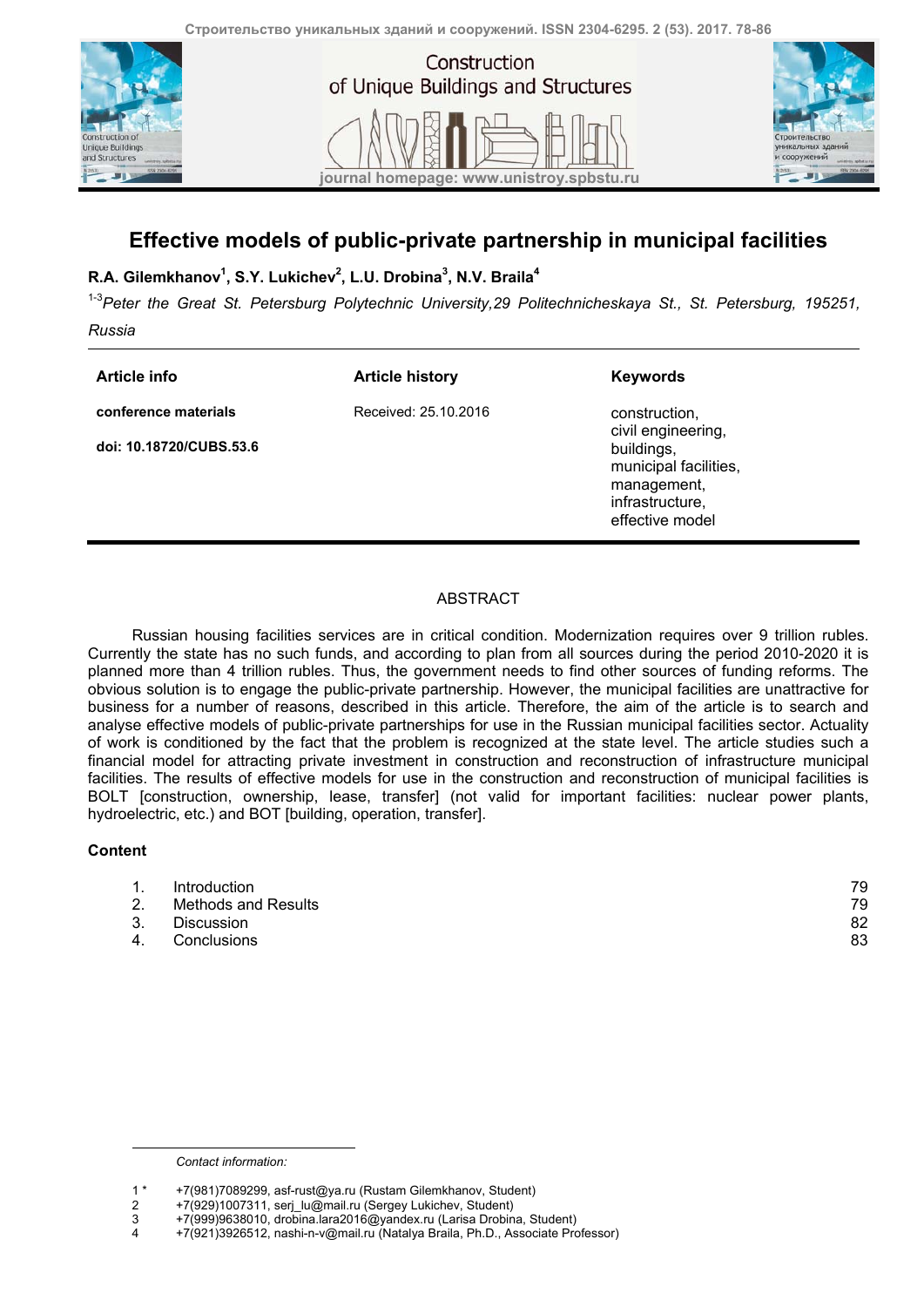# *1. Introduction*

The President of the Russian Federation said that "the main task is the modernisation of the industry" at the meeting of the State Council concerning municipal facilities on May 31, 2013.

The global problems of municipal facilities are:

- That is inefficient sector of the economy, because of high deterioration of municipal sector. According to official data of Ministry of economic development deterioration was at the level of 60% in 2012, the trend was not improved in 2013. Primary recovery of funds require over \$ 9 trillion rubles;
- The reform of municipal facilities is required to spend more than 4 trillion rubles, the state currently does not have such funds.

Obvious solution is the search for private investment. The state acts only as an supervisor in this case, and the investor as effective manager of municipal facilities provides growth of market in the competitive environment and conditions of economic motivation. Growth of the market of municipal facilities is over 4.2 trillion rubles per year (in the beginning of 2013).

Foreign experience shows that the private investor is able to earn profit in this market, and the state is able to develop the industry [2]. Thus, the model of public-private partnership (PPP) is a solution to the problem of searching funds to municipal facilities. That was also noted by the Government of the Russian Federation.

However, municipal facilities have not investment appeal because of long payback period and high risks (including industry risk). Government recognized this problem. The solution requires a more developed regulatory framework, mechanisms to reduce risks and increasing the attractiveness of the industry.

Consequently, we faced with the problem of lack of effective mechanisms for implementation of PPP in the current legislative framework. Moreover, the proposed mechanisms (a simple form of concession agreements, management contracts, etc.) are poorly establish themselves in municipal facilities. It makes the task of modernizing the industry more complicated.

Thus, the aim of this work is to search and analyze effective models of public-private partnerships for use in Russian's municipal facilities.

Under this goal the following tasks were solved:

- Common in the world practices of PPP model were analyzed;
- Deficiencies in the domestic sector were analyzed as an object for private investment;
- Effective PPP models for using in the domestic sector were defined.

The problem was recognized by the Russian's government so this study is highly relevant.

The problems of implementation of PPP rise also in the articles of russian's authors [1-16] and foreign authors [17-27]. However, relatively few works devoted to problems of implementation of PPP in municipal facilities. Laktyushina O. [11] considers a PPP as an effective method of providing municipal facilities, but it does not lead most efficient forms of implementation in the industry. Beljuchenok A.V. [12] analyzed public-private partnerships in municipal facilities as an opportunity to modernize the industry, but also does not leaded possible ways of implementation of PPP in the industry. A. A. Zykov [13] describes the conceptual approaches for the application of PPP in municipal facilities, but he does not described road map for the implementation in the industry.

Thus, the works did not reveals of using of various PPP models in municipal facilities. This article solved this problem.

# *2. Methods and Results*

Forms and models of PPP are diverse. This section describe the most popular and well-proven ones in various industries.

It is possible to allocate characteristic features for all forms of partnerships:

- Long term (5 to 20 years or more);
- Competition from participants in PPP projects;
- The specific model of delegation of responsibility between the state and the private partner. The objectives of the project usually determined by the State according to the functions, including its financial performance. The private partner operates in different project phases – design, funding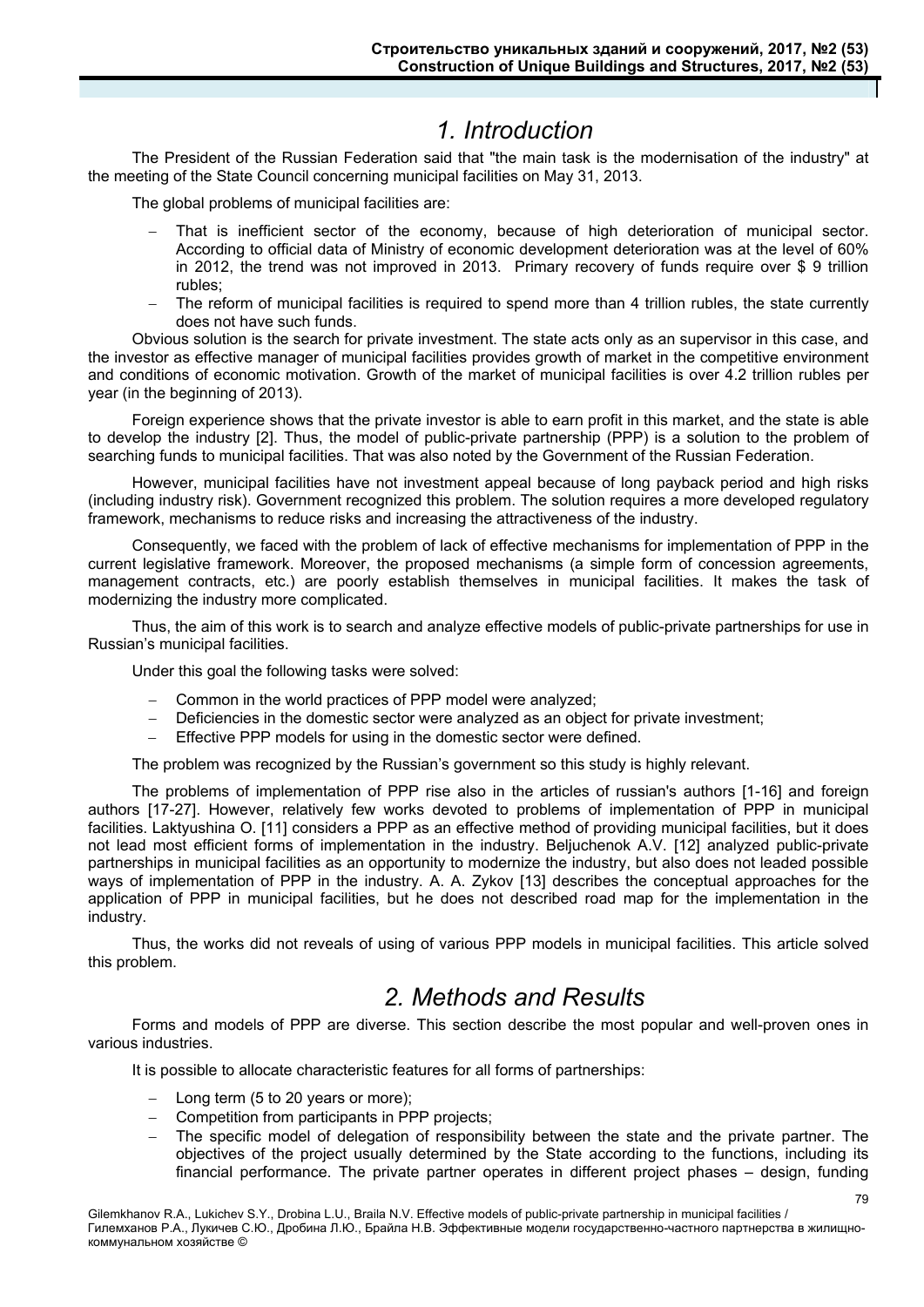(part of the task may take over the state), the construction (or reconstruction) and operation, management, etc.;

Separation between the subjects of PPP risks on the basis of the contract.

The success of the project depends on each partner. A private company provides effective management, financial resources, ability to implement effective and innovative methods of work (to reduce costs) and professional experience. For its part, the state gives rights of ownership to them with tax benefits and political guarantees. The government implements his core functions (providing and protection of interests of citizens) through PPP. Government tries to shift the focus from issues of construction of the control function. This risks are moving away to private partner. PPP opens up the possibility of entry of foreign investment, as the government is a guarantor.

#### *Table 1. PPP models.*

| New projects in municipal facilities |                                                |                                                    |                                                |                                                   |                                              |  |  |
|--------------------------------------|------------------------------------------------|----------------------------------------------------|------------------------------------------------|---------------------------------------------------|----------------------------------------------|--|--|
| Design & Building<br>(DB)            | Building &<br>Transfer &<br>Operation<br>(BTO) | Design &<br><b>Building</b><br>& Transfer<br>(BOT) | Design &<br>Ownership &<br>Management<br>(BOM) | Building & own-<br>operation &<br>transfer (BOOT) | Building &<br>Ownership &<br>Operating (BOO) |  |  |
| Government responsibilities          |                                                |                                                    | Private<br>company responsibilities            |                                                   |                                              |  |  |
| Nationalization                      | Service<br>contracts                           | Management<br>contracts                            | Rent                                           | Concession                                        | Privatization                                |  |  |
| Existing facilities and services     |                                                |                                                    |                                                |                                                   |                                              |  |  |

The degree of business involvement in public-private projects is depending on the chosen model of partnerships and the number of transferred rights from the government. The boundary conditions are full privatization or nationalization. All models of PPP is between these borders with differing pin functions on the business. This thesis is presented in table 1, which shows only the most frequently encountered in the practice model.

#### **2.1 Basic model of the implementation of concession agreements**

The concession agreement is carried out in different models on world practice. The most common models are:

BOT (building, operation, transfer). A private investor invests in the construction of a new municipal facilities or upgrading the old one, operates it for a period of time sufficient for a refund (within the period of validity of the contract) and transfers to the government. Most often this mechanism is used in concession agreements, where investors has the right to use the object of the agreement, but has no right of ownership. Schematic diagram of the implementation of this model is presented in figure 1.



### **Figure 1. Model BОТ.**

80

BTO (Build, transfer, management). The private company reports an object to the government after the completion of the capital construction, then private company operates (on loan) with the purpose of gaining profit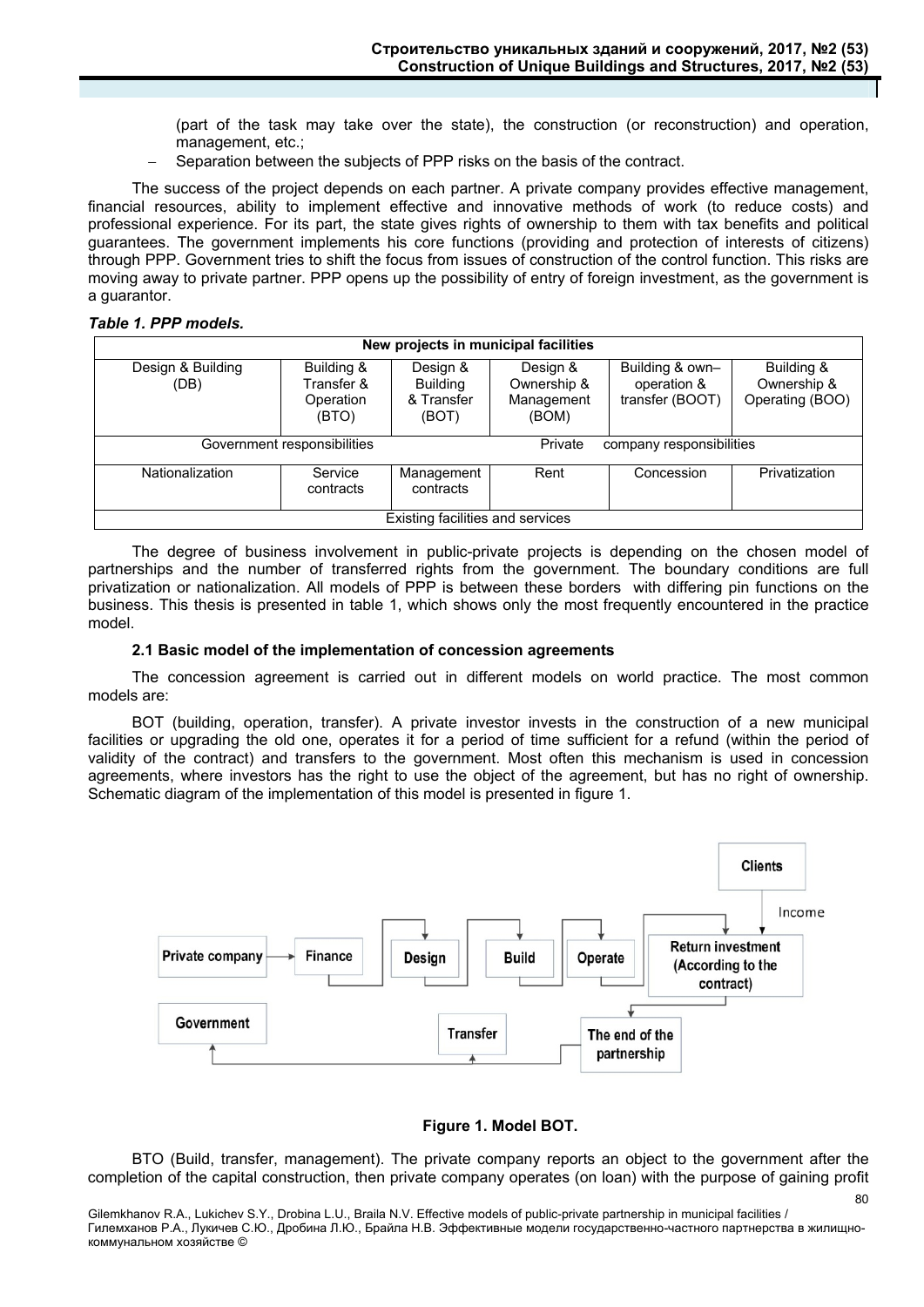in accordance with the contract. The object is to use a private partner, but without transfer of ownership. Schematic diagram of the implementation of this model is presented in figure 2.



#### **Figure 2. Model BТО.**

BOOT (building, ownership, management, transfer). The private partner has the right to own the object during the term of the contract, but he obliges to return the object to state property when partnership will end. BOOT is reversed in some countries, where the government undertakes the construction and financing of the object, and then transmits to operate a private company which has the right to redeem the property upon expiration of the contract. Schematic diagram of the implementation of model BOOT is presented in figure 3.



## **Figure 3. Model BOOT.**

BOMT (construction, operate, manage, transfer) is a modification of the BOT model with an emphasis on the responsibility of the private partner for maintenance and repair of the facility.

BOLT (construction, ownership, lease, transfer). The construction object built by a private company for its own capital and secured him in the property, then the object is leased by the government with a gradual transfer of ownership to the government (after full reimbursement of investment costs in favour of a private company). The scheme of realization of the BOLT is shown in figure 4.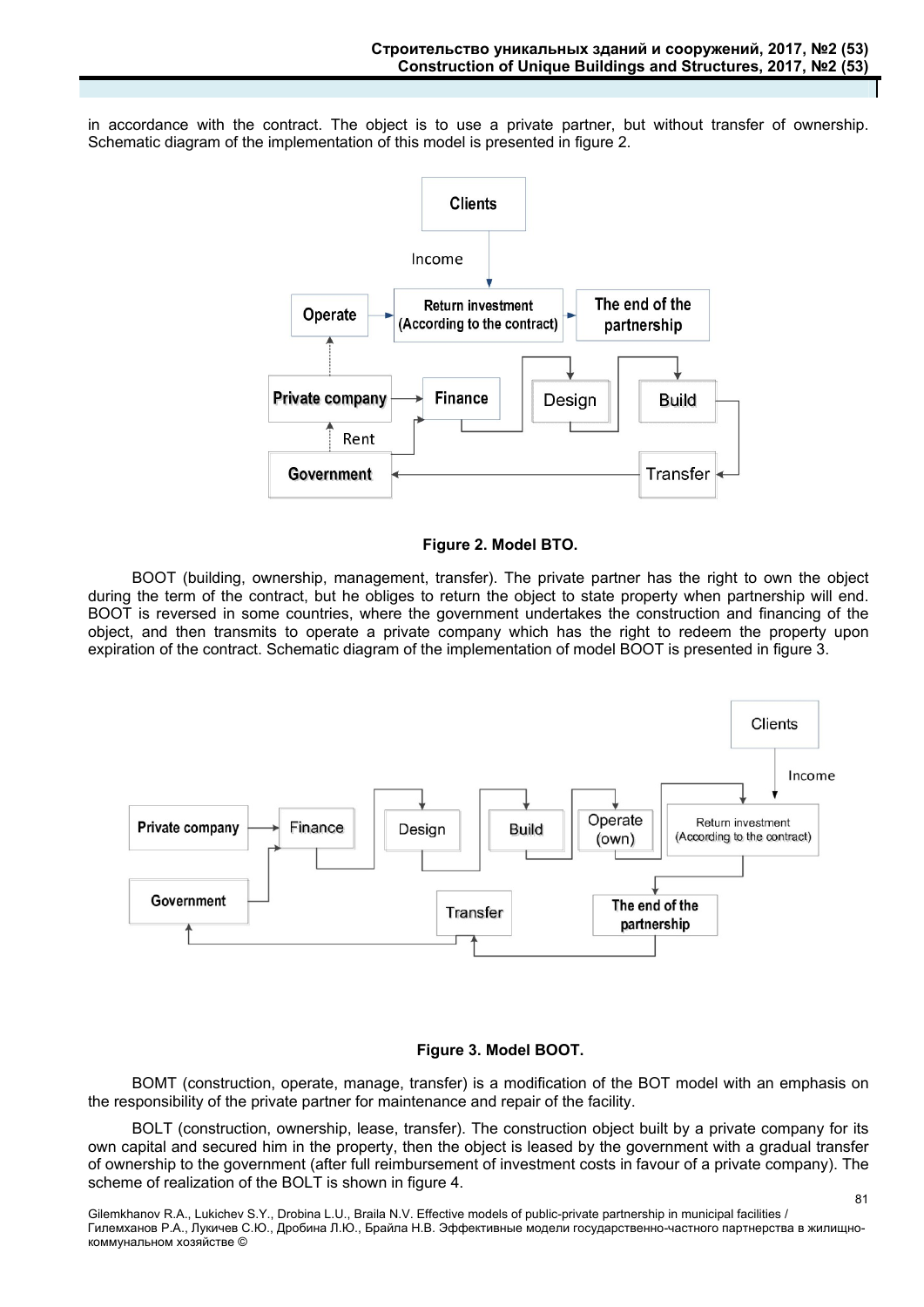

**Figure 4. Model BOLT.** 

# *3. Discussion*

The specifics of municipal utilities for the investor in Russia:

- Investing for a long period. PPP projects have a long payback period (15-30 years) in municipal facilities. The investor do not make such risk investments, because economic situation is volatile on this moment.
- A lot of risks (financial, political, administrative, legal and so on);
- Lack of a developed legislative base does not allow to see clear rules of interaction with the state. Accordingly, there is not possibility to predict consequences of rules violations or termination of the contract;
- High delay in the payment of utility bills, minimizes the possibility to predict the profit of the project, which leads to unpredictability of the financial model.

It is obvious that the government should reduce risks and provide assurances. In this case the guarantee of the investor can be achieved through the adoption of part risks by the state. Model BOOT is not acceptable in the current concession legislation of Russia. Therefore, effective models, taking into account the specifics of the market are BOT (no administrative risks) and BOLT (lack tariff and operational risks).

Model BOLT effective for use in the municipal facilities, for the following reasons:

- Investor have not risks of tariff regulation (a refund of investment costs at the expense of budget funds in the form of fixed lease payments);
- Investor have not operational risks and commercial risks in the provision of services with the use of the object (the investor carries out the operation of the object);
- More flexible regulations (in the case of a lease), provided by the civil code;
- The ability to transfer created objects to pledge as security obligations of the private partner to banks, creditors (the emergence of private property rights of the investor on the newly constructed facilities for the period of project implementation allows you to pass objects as collateral).

 The most logical approach to implementation BOLT model (taking into account world practice) is the creation of municipal formations of economic society (special purpose vehicle or project company). Before the tender for the right to conclude PPP agreements it is entitled to rent the necessary necessary municipal facilities for the purposes of the project in accordance with the current legislation of the Russian Federation.

Government while implementing this model without being a part to a PPP agreement is member of the project on the side of the project company and ensures the implementation of the project as a whole and its financial support through subsidies to municipal formations and giving the government guarantees to the private partner.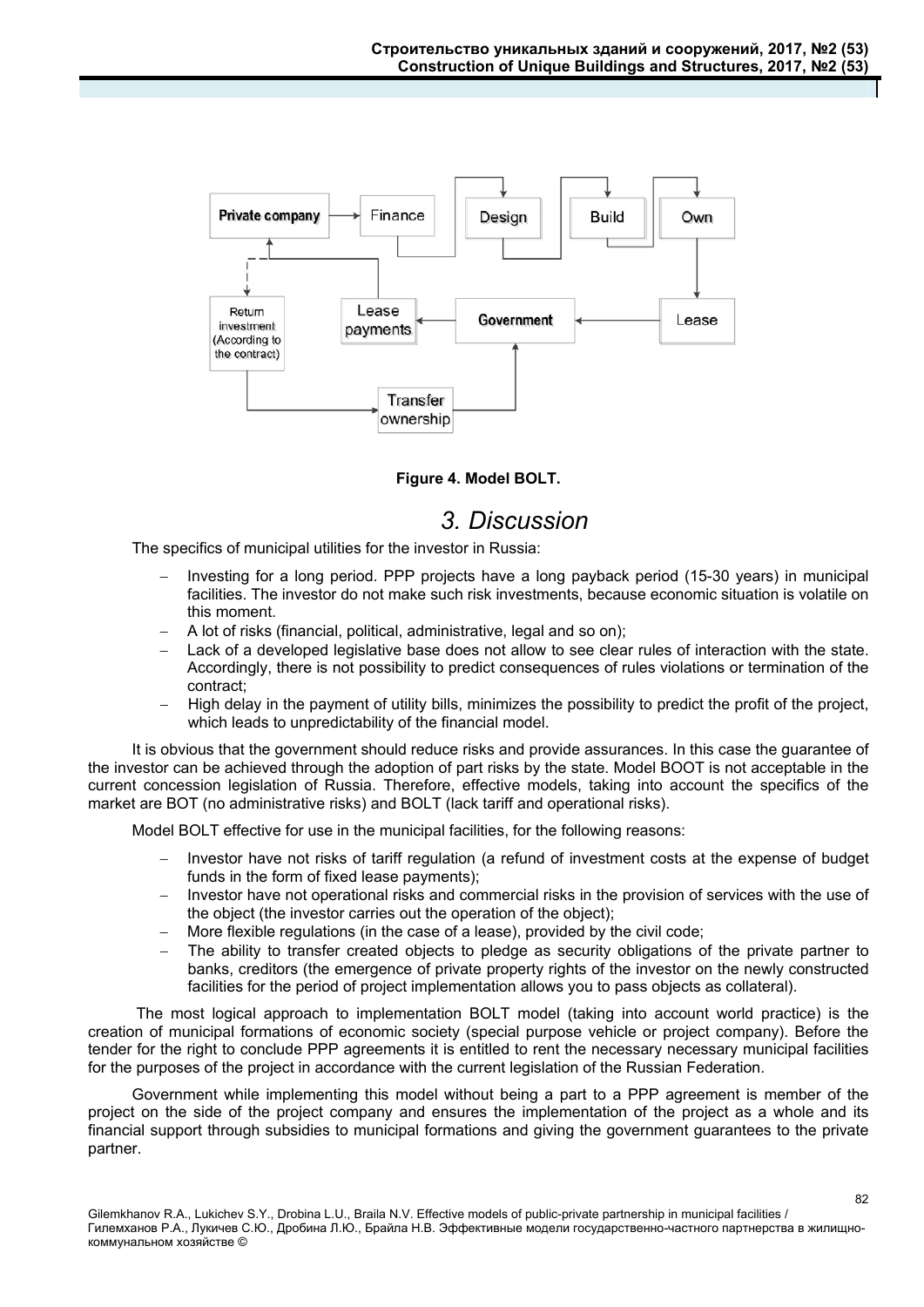However, BOLT is unacceptable to apply for the strategically important objects (nuclear power plants, hydroelectric, etc.), because there are high risks of monopolization of the market, and as a result, unjustified increase of tariffs and the pressure on clients. In this case, BOT is a effective model. The difference of the BOT model from BOLT is that a private investor implements an object throughout the life cycle of the building, but he has no rights of ownership. It is obvious that we reduce the guarantee to the investor, as enhanced administrative and political risks, but for the above reasons, it is the best option. Moreover, the BOT model has been successfully implemented in other industries of the Russian Federation: reconstruction of the airport "Pulkovo" and building of "Western high-speed diameter".

Thus, the BOT model is an effective model for the application of PPP in the municipal sector, where ownership rights of the state are mandatory, due to the inadmissibility of the control over the strategically important objects by individuals , because:

- Russia has more developed legislative basis for this model (law on concessions);
- The government performs a Supervisory role, thereby giving the partner the freedom of action;
- Advantages for private partner: the market capacity of municipal facilities a large and there is low competition in the Russian Federation, at the moment, which means a guaranteed profit in the medium and long term;
- Advantages for the State: budget cuts; funding of projects without increasing the budget deficit and public debt; improving the efficiency of reducing the cost of the project; the use of more efficient technologies, including in the field of management.

## *4. Conclusions*

Thus, when all forms of PPP was analyzed, we can make conclusions:

- The advantage of PPP for government is that the private partner tends to work more efficient, reduces costs in the construction and operation of object of capital construction. Private company is looking for methods to improve efficiency through the application of innovative solutions. This allows the state to move away from the accomplishments of unusual functions;
- Forms of PPP based on the form of rent, leasing, service contracts and life cycle contracts need to be developed legislative regulation;
- PPP model BOLT is reduction of risks for the investor because the investor is guaranteed to recoup their investment in the Russian municipal facilities. The effectiveness of state regulation is achieved through the involvement of regional and municipal authorities. However, BOLT is unacceptable to apply for the strategically important objects (nuclear power plants, hydroelectric, etc.);
- The BOT model of PPP is an effective model for the application of PPP in the municipal facilities, where ownership rights to objects must be the government (due to the inadmissibility of the control of individuals over the strategically important objects).

### **References**

- [1] Ivanchenko E.N. Finljandija: municipal'nyj sektor [Finland: the municipal sector]. ZhKH. 2009. No. 7. Pp. 86-89. (rus)
- [2] Gabdullina J.I. Ocenka jeffektivnosti GChP kak mehanizma vzaimodejstvii vlasti i biznesa [Use public-private partnerships to improve the efficiency of activities of industrial enterprises]. Sovremennye problemy nauki i obrazovanija. 2012. No. 2. Pp. 35-39. (rus)
- [3] Vorotnikov A.M., Korolev V.A. O razvitii gosudarstvenno-chastnogo partnerstva v rossijskih regionah. [On the development of public-private partnership in Russian regions]. Nedvizhimost i investicii. 2010. No. 2(43). Pp. 42-49. (rus)
- [4] Kabashkin V.A. Gosudarstvenno-chastnoe partnerstvo v regionah rossijskoj federacii [Public-private partnership in the regions of the Russian Federation]. Moscow: DELO, 2011. 180 p. (rus)
- [5] Miheev O.L. Finansovye i pravovye problemy chastno-gosudarstvennogo partnerstva [Financial and legal problems of public-private partnerships]. Moscow: ANKIL, 2008. 125 p. (rus)
- [6] Larin S.N. Gosudarstvenno-chastnoe partnerstvo: zarubezhnyj opyt i rossijskie realii [Public-private partnership: foreign experience and Russian realities]. Moscow: LKI, 2008. 353 p. (rus)
- [7] Kolesnikova K.I. Chastno-gosudarstvennoe partnerstvo: opyt zarubezhnyh stran i perspektivy dlja Rossii [Private partnership: foreign experience and prospects for Russia]. Nauchnyj vestnik UrAGS. 2008. No. 3(4). Pp. 54-58. (rus)
- [8] Holodnaja N.D. Gosudarstvenno-chastnoe partnerstvo—novyj tip otnoshenij v Rossijskoj jekonomike [Public-private partnership—a new type of relations in the Russian economy]. Voprosy gosudarstvennogo i municipalnogo upravlenija. 2009. No. 2. Pp. 42-56. (rus)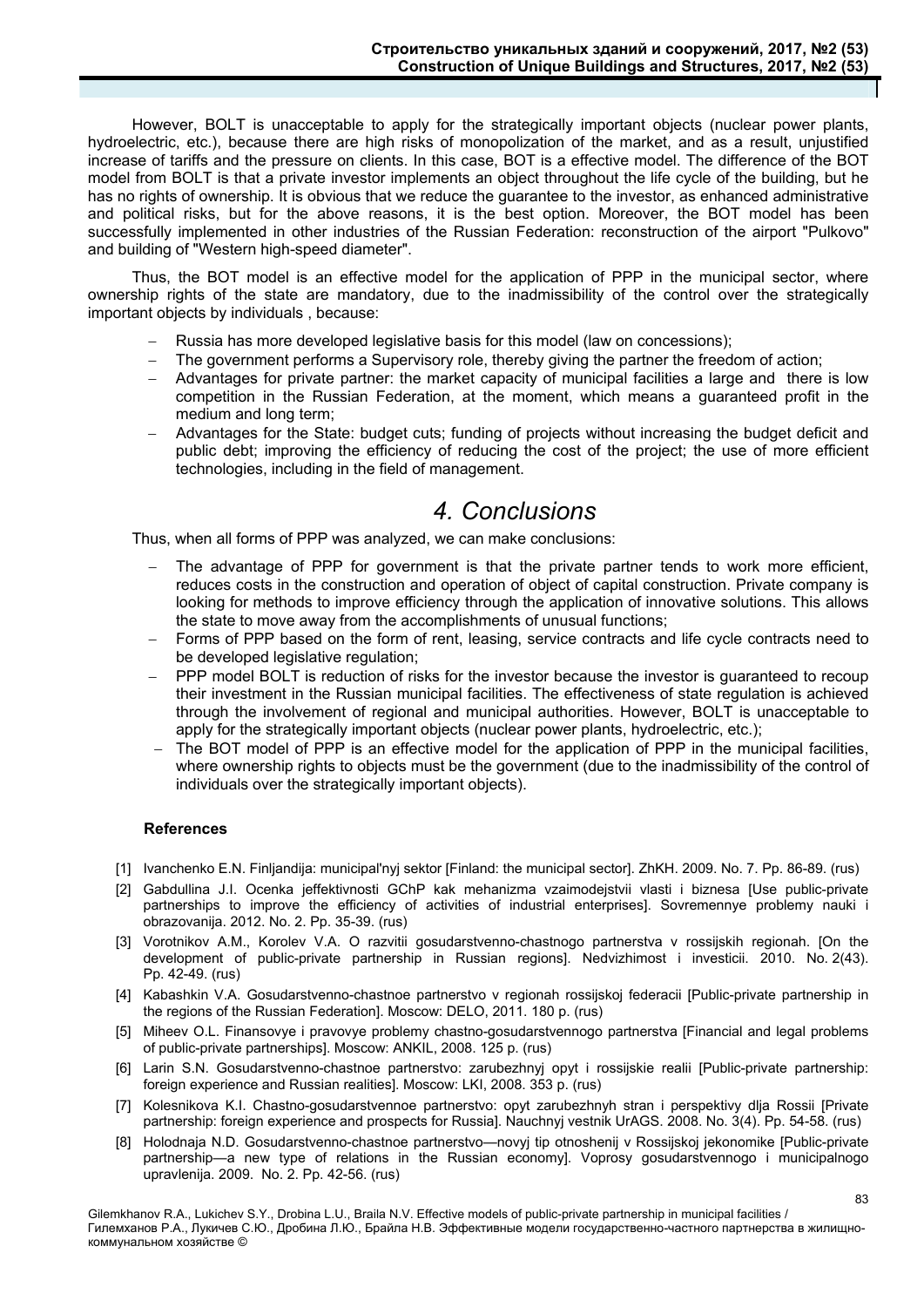- [9] Grimsey D. Are Public Private Partnerships Value for Money. Evaluating Alternative Approaches and Comparing Academic and Practitioner Views. 2005. No. 29(4). Pp. 152-156.
- [10] Hodge G. Risks in Public-Private Partnerships: shifting, sharing or shirking. Asia pacific journal of Public administration. 2006. No. 26(2). Pp. 157–179.
- [11] Laktjushina O.V. Chastno-gosudarstvennoe partnerstvo kak jeffektivnyj mehanizm upravlenija razvitiem sfery uslug [Public-Private partnership as an effective mechanism of management of development of services sphere]. Rossijskoe predprinimatelstvo. 2010. No. 2 (152). Pp. 125-128. (rus)
- [12] Beljuchenok A.V. Gosudarstvenno-chastnoe partnerstvo v ZhKH kak instrument modernizacii jekonomiki [Publicprivate partnership in housing as an instrument of economy modernization]. JeTAP: jekonomicheskaja teorija, analiz, praktika. 2011. No. 2. Pp. 122-124. (rus)
- [13] Zykov A.A. Gosudarstvenno-chastnoe partnerstvo v zhilishhno-kommunal'nom hozjajstve: konceptualnye podhody [State-private partnership in housing and communal services: conceptual approaches]. Problemy sovremennoj jekonomiki. 2012. No. 4. Pp. 78-81. (rus)
- [14] Tkachenko M.V. Rejting regionov GChP-2014. Razvitie gosudarstvenno-chastnogo partnerstva v subektah Rossijskoj Federacii [The development of public-private partnerships in constituent entities of the Russian Federation]. Moscow: Centr razvitija gosudarstvenno-chastnogo partnerstva, 2014. 90 p. (rus)
- [15] Gilemkhanov R.A., Braila N.V. The problem of the correct use NPV and IRR in the calculation of the efficiency of investment construction projects. Aktualnye napravlenija fundamentalnyh i prikladnyh issledovanij. Materialy VIII mezhdunarodnoj nauchno-prakticheskoj konferencii. 2016. Pp. 165-168. (rus)
- [16] Gilemkhanov R.A., Braila N.V. The comparative characteristic of sources in financing construction project. Construction of Unique Buildings and Structures. 2016. No. 4(43). Pp. 73-86. (rus)
- [17] Gilemkhanov R.A., Braila N.V. Improvement of mechanisms of project financing investment and construction projects. Vestnik Donbasskoj nacional'noj akademii stroitel'stva i arhitektury. 2016. No. 3(119). Pp. 155-158. (rus)
- [18] Lukichev S.Y., Romanenko M.V. Problemy vnedrenia sistemy menegzhmenta kachestva v Rossii [Problems of implementation of quality management system in Russia]. Aktualnye problemy gumanitarnyh i estestvennyh nauk. 2016. No. 6(1). Pp. 113-116. (rus)
- [19] Lukichev S.Y., Romanenko M.V. Vybor sertifiziruyuschego organa dlya smk proektnoy kompanii [Select certification bodies quality management system for design company]. Aktualnye problemy gumanitarnyh i estestvennyh nauk. 2016. No. 9(1). Pp. 43-46. (rus)
- [20] Greve C., Hodge G. Transparency in public private partnerships: Some lessons from Scandivania and Australia. 1st Global Conference on Transparency Research. 2011. Pp. 153-159.
- [21] Auriol E., Picard P.M. Government outsourcing: public contracting with private monopoly. The Economic Journal. 2009. No. 119. Pp.1464–1493.
- [22] Jefferies M., McGeorge W.D. Using public–private partnerships (PPPs) to procure social infrastructure in Australia. Engineering, Construction and Architectural Management. 2009. No. 16(5). Pp. 415–437.
- [23] Strauss H. Public and private financing of infrastructure. 642 Evolution and Economics of Private Infrastructure Finance. 2010. Vol. 15. No. 1. p. 643.
- [24] Issouf S., Van S.L. An analysis of government loan guarantees and direct investment through public-private partnerships. Economic Modelling. 2016. Vol. 59. Pp. 508-519.
- [25] Oppio A., Torrieri F. Supporting Public-private Partnership for Economic and Financial Feasibility of Urban Development Procedia. Social and Behavioral Sciences. 2016. Vol. 223. Pp. 62-68.
- [26] Liu T., Wang Y., Wilkinson S. Identifying critical factors affecting the effectiveness and efficiency of tendering processes in Public–Private Partnerships (PPPs). A comparative analysis of Australia and China International Journal of Project Management. 2016. Vol. 34. No. 4. Pp. 701-716.
- [27] Khmel V., Zhao S. Arrangement of financing for highway infrastructure projects under the conditions of Public–Private Partnership. IATSS Research. 2016. Vol. 39. No. 2. Pp. 138-145.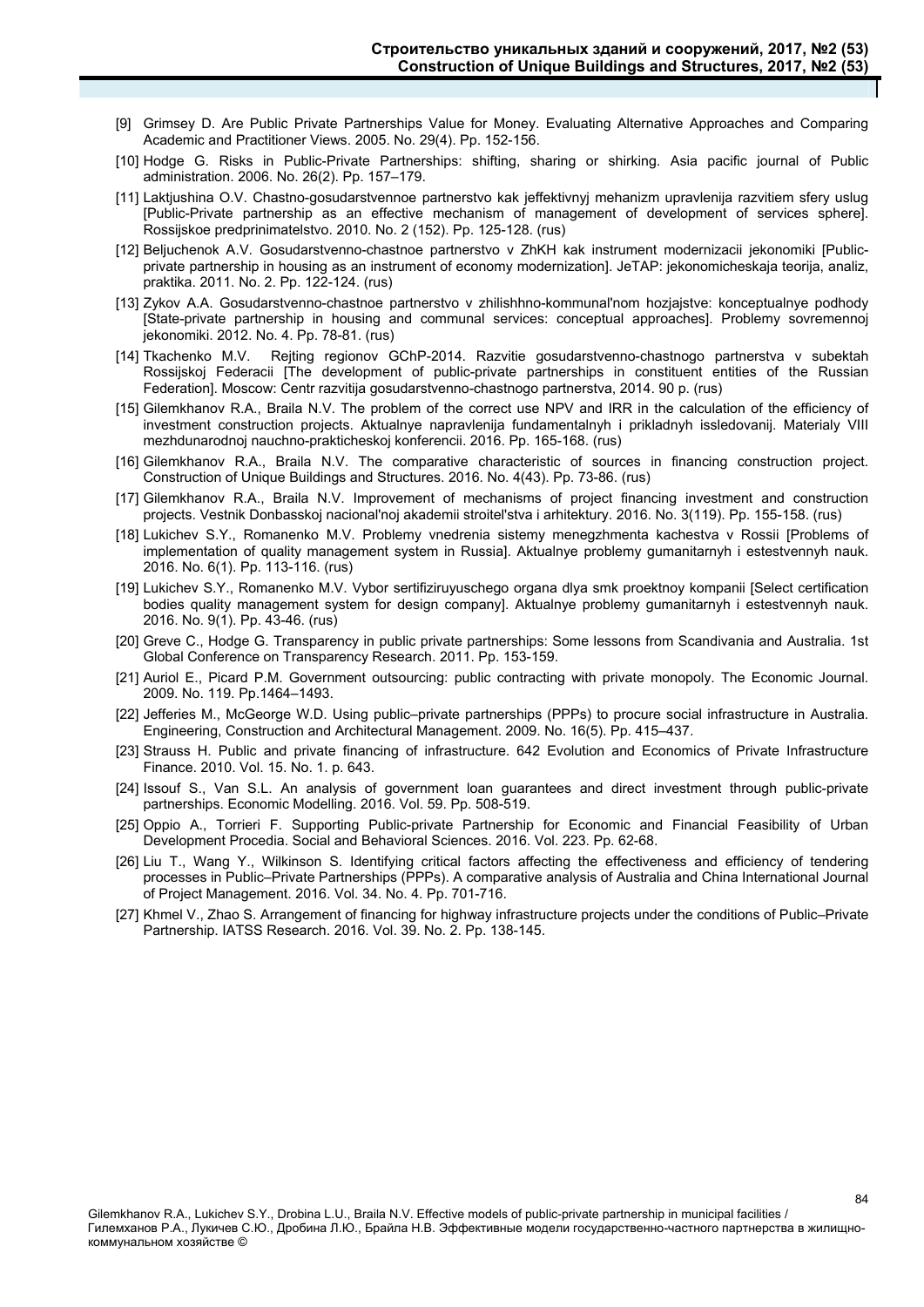## **Эффективные модели государственно-частного партнерства в жилищно-коммунальном хозяйстве**

## Р.А. Гилемханов<sup>1</sup>, С.Ю. Лукичев<sup>2</sup>, Л.Ю. Дробина<sup>3</sup>, Н.В. Брайла<sup>4</sup>

*1-3Санкт-Петербургский политехнический университет Петра Великого, 195251, Россия, г. Санкт-Петербург, Политехническая ул., 29.* 

#### **ИНФОРМАЦИЯ О СТАТЬЕ ИСТОРИЯ**

УДК 69.04

Подана в редакцию: 25.10.2016

**doi: 10.18720/CUBS.53.6**

## **КЛЮЧЕВЫЕ СЛОВА**

Конструкции; Гражданское строительство; Здания; Жилищно-коммунальное хозяйство; Менеджмент; Инфраструктура; Эффективные модели;

85

### АННОТАЦИЯ

На поддержку реформы жилищно-коммунального хозяйства (далее ЖКХ) требуется свыше 9 триллионов рублей. Поэтому на поддержание ЖКХ в рабочем состоянии и на ее дальнейшую модернизацию требуется значительные финансовые средства. Но отрасль остается одним из малоэффективных секторов экономики страны. Так как физический износ основных фондов ЖКХ на 2012 год находится на уровне 60% по официальным данным Минэкономразвития. Данная тенденция также не улучшилась в 2013 году. Поэтому отрасль требует дальнейшего реформирования. В настоящее время у государства нет таких средств», а по плану из всех источников в период с 2010-2020 гг. планируется больше 4 трлн руб. Таким образом государство требуется найти другие источники финансирования реформы. Очевидный выход – это привлечения государственно-частное партнерство. Однако отечественных ЖКХ является малопривлекательной отраслью для бизнеса по ряду причин, описанных в данной статье. Поэтому целью статья является поиск и анализ эффективных моделей государственночастных партнерства для применения в российском ЖКХ. Актуальность работы, обуславливается тем, что проблема признана на государственном уровне.

-

*Coresponding author:* 

<sup>1 \* +7(981)7089299,</sup> asf-rust@ya.ru (Гилемханов Рустам Айдарович, студент)

<sup>2 +7(929)1007311,</sup> serj\_lu@mail.ru (Лукичев Сергей Юрьевич, студент)

<sup>3 +7(999)9638010,</sup> drobina.lara2016@yandex.ru (Дробина Лариса Юрьевна, студент)<br>4. +7(921)3926512. nashi-n-v@mail.ru (Брайла Наталья Васильевна, к.т.н., доцент)

<sup>+7(921)3926512,</sup> nashi-n-v@mail.ru (Брайла Наталья Васильевна, к.т.н., доцент)